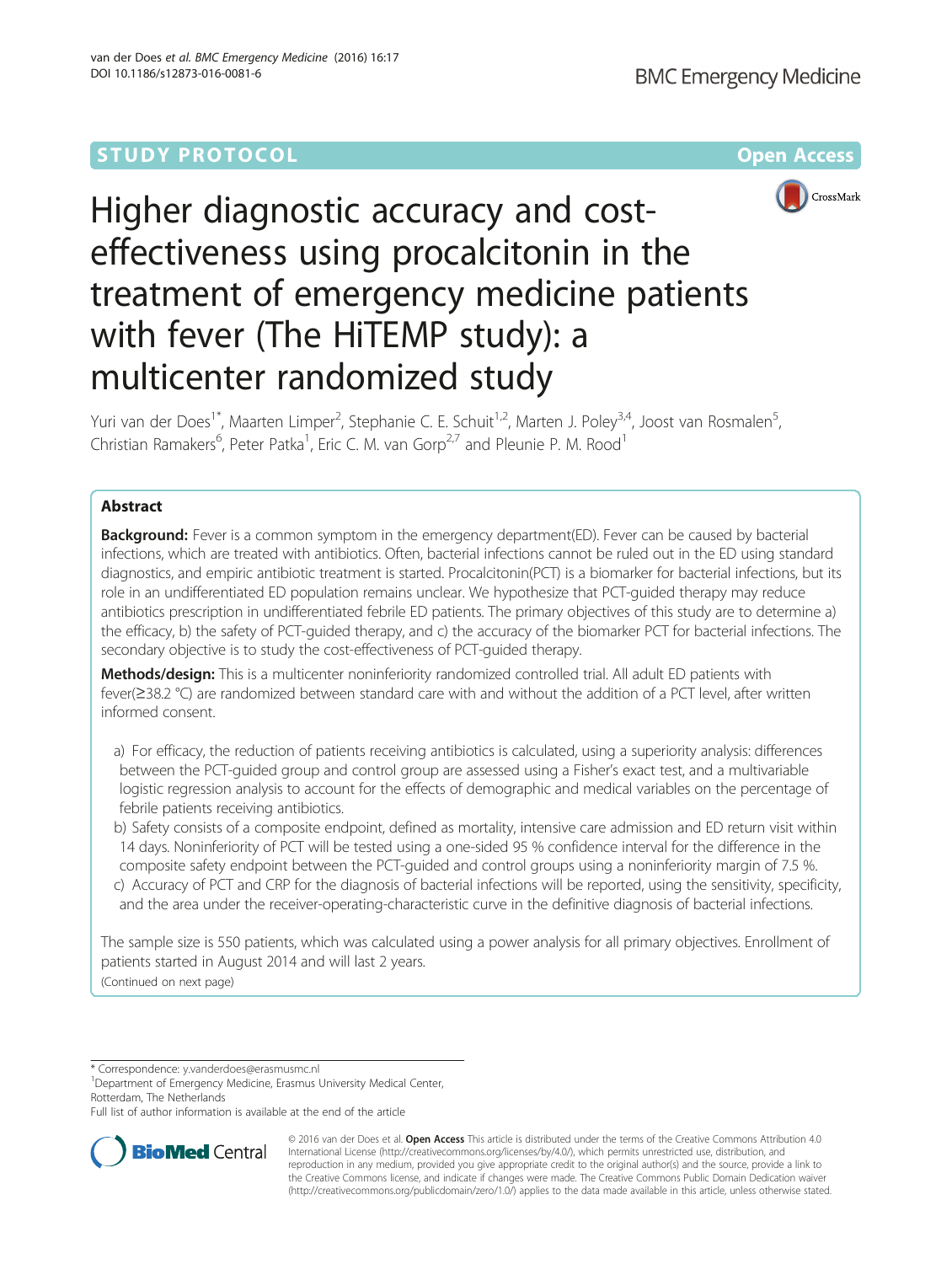#### (Continued from previous page)

**Discussion:** PCT may offer a more tailor-made treatment to the individual ED patient with fever. Prospective costs analyses will reveal the economic consequences of implementing PCT-guided therapy in the ED.

This trial is registered in the Dutch trial register: [NTR4949](http://www.trialregister.nl/trialreg/admin/rctview.asp?TC=4949)

Keywords: Procalcitonin, C-Reactive protein, Fever, Emergency medicine, Antibiotics

#### Background

Fever is one of the most common symptoms of patients visiting the emergency department (ED). The etiology of fever is diverse, ranging from infectious diseases to neoplasms and trauma [\[1](#page-6-0)]. Specific etiologies of fever, such as severe bacterial infections, have to be treated within one hour after ED presentation with adequate antibiotic therapy, according to the surviving sepsis guidelines [[2\]](#page-6-0).

Because time is of the essence in the initiation of therapy, physicians in the ED have a limited time window for diagnosing the etiology of fever. This results in a "better safe than sorry" approach, in which broadspectrum antibiotics are administered to febrile patients, only based on history and physical examination, and readily available diagnostic entities.

On the other hand, antibiotic resistance is becoming an increasing problem worldwide. Antimicrobial stewardship advocates thoughtful initiation of antibiotic therapy. Thus, in treatment of bacterial infections, both under-treatment and overtreatment are undesirable. Therefore, it is vital to increase the accuracy of diagnostics of febrile illness.

The mainstay of diagnosing the etiology of fever in the ED consists of history, physical examination and laboratory analysis of serum and other bodily fluids, and chest X-ray examinations. Cultures and viral throat swabs are obtained, but are of no use in the ED, because results take several hours to days and treatment has to be started early after ED presentation [[2\]](#page-6-0). Currently, leukocyte count, with or without leukocyte differentiation, and C-reactive protein (CRP) are the laboratory discriminators of choice in the initial approach in the diagnostic process of febrile diseases.

A higher accuracy of ruling in or ruling out bacterial infections using biomarkers may result in more accurate antimicrobial therapy. On the individual patient level, fewer patients would be treated empirically with antibiotics. Adverse events and drug interactions would be reduced. Also, a more accurate diagnosis could save hospital expenses and result in cost reductions. On a population level, antibiotics resistance could be countered. For patient safety, this should obviously be without an added risk of under-treatment.

Procalcitonin (PCT) is a promising biomarker for bacterial infections. PCT is a precursor protein of calcitonin. Unlike calcitonin, which is only produced in the C-cells of the thyroid gland, PCT can be produced ubiquitously throughout the human body. The production of PCT is upregulated by proinflammatory cytokines like interleukin -1 (IL-1), IL-2, IL-6 and tumor necrosis factor alpha, and directly by bacterial endotoxins and lipopolysaccharide. Interferon gamma, a cytokine associated with viral infections, reduces the upregulation of PCT. It has been shown that PCT levels in non-infectious febrile conditions, such as autoimmune diseases or fever caused by malignant disorders stay low, whereas CRP levels often rise significantly [\[3](#page-6-0)]. Furthermore, an increase in PCT levels can be monitored within 4 to 6 h after start of infection [\[4](#page-6-0)–[6\]](#page-6-0). In comparison, CRP is an acute phase protein synthesized exclusively in the liver. CRP levels increase during inflammatory states, but are not specific for bacterial infections and take more time, 6 to 48 h after start of infection, to be detectable compared to PCT [[5, 7](#page-6-0)]. These characteristics give PCT a theoretical advantage over CRP.

Recently, clinical studies have focused on PCT as a biomarker of bacterial infections, showing better diagnostic properties than commonly used markers such as CRP [[3, 8](#page-6-0)–[14](#page-6-0)]. Studies have shown that PCT-guided antibiotic therapy- i.e. starting or withholding antibiotics, based on the PCT-level - is safe and reduces prescription of antibiotics in several distinct patient groups: savings of more than 23 % in the intensive care unit (ICU) and up to 78 % in the general practice setting [[8, 11](#page-6-0), [15\]](#page-6-0). However, evidence of the effectiveness of PCT-guided antibiotic therapy in an undifferentiated ED population is scarce.

The ED is the gateway of hospital healthcare. Patients enter with symptoms and leave with a diagnosis. Either they are admitted, or are sent home. For almost every diagnosis, there are numerous medical tests and interventions available that can be utilized in the ED. However, budgets are limited and should therefore be used in the most efficient manner possible. ED based costeffectiveness studies are used to estimate the value for money offered by new technologies. These studies serve as a tool for hospital administrators and decision makers who are responsible for prioritizing interventions under economic constraints [\[16](#page-6-0)].

Estimated yearly costs associated with antibiotic resistance in Europe are in the range of 1.5 billion euros, comprising extra healthcare costs and productivity losses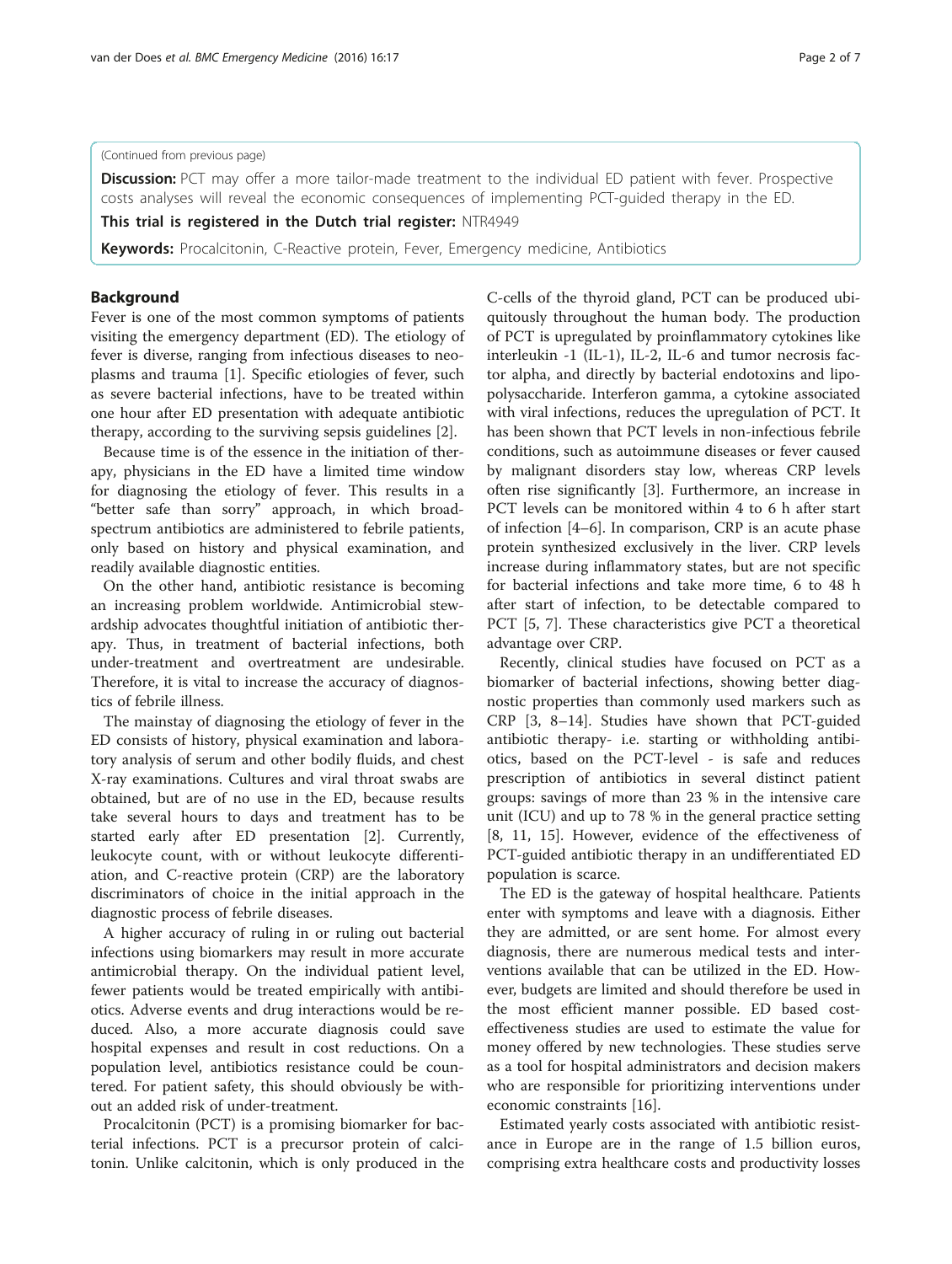caused by infections due to antibiotic-resistant bacteria [[17\]](#page-6-0). PCT-guided therapy may contribute to a reduction of these enormous costs. It may lead to a reduction in costs of antibiotics and additional diagnostics tests, such as blood cultures in non-bacterial disease. Costs of hospital admissions could be reduced as admission for observation may become obsolete. As an added effect, there may be a reduction of productivity losses, related to paid and unpaid work. Patients may be able to return to their daily activities faster.

The current evidence on the cost-effectiveness of PCTguided therapy consists of retrospective hypothetical models. One study analyzed the cost-effectiveness of PCT testing in patients hospitalized for community-acquired pneumonia with a mathematical model [[18](#page-6-0)]. The authors showed that a PCT-guided protocol would cost less and would be more effective than usual care [\[18\]](#page-6-0). Recently, a model-based study from the US assessed the economic impact of PCT testing in patients with acute respiratory tract infections. The authors documented that PCTguided care was cost saving in inpatient, ICU and outpatient settings, mainly due to a reduction in antibiotic costs. Total yearly savings at the US national level were calculated at 1.6 billion dollars [[19\]](#page-6-0).

These estimates only included costs of PCT testing and savings on costs of hospitalization, excluding savings from other care consumption and productivity losses, which cannot be estimated at this stage. There is a need to broaden the evidence base to promote the efficient use of PCT-guided therapy in patients with fever presenting at EDs.

The primary objectives of this study are to determine a) the efficacy and b) the safety of PCT-guided therapy, and c) the accuracy of the biomarker PCT for bacterial infections. The secondary objective is to study the costeffectiveness of PCT-guided therapy.

## Methods and design

The HiTEMP study is designed as a multicenter noninferiority randomized controlled trial on PCT-guided therapy. The study will be performed in both academic and non-academic teaching hospital settings. Patients will be asked for written informed consent. Patients who consent are randomized using an online computer program, to either the standard-of-care diagnostic workup of febrile patients (control group), or the standard-of-care workup with the addition of the diagnostic biomarker PCT.

# Outcome measures

# Primary outcome measures

a) The efficacy of PCT-guided therapy is defined as the percentage of patients who are prescribed antibiotics in the ED.

- b) The safety outcome measure consists of a composite endpoint of 30 days mortality, intensive care unit (ICU) admission within 30 days, or a return visit to the ED within 14 days.
- c) The accuracy of the definitive diagnosis is reported for PCT and CRP using the sensitivity, specificity, and the AUC of the diagnosis of bacterial infections. The definitive diagnosis is defined in two ways. 1. As "confirmed bacterial infection", in which culture – and PCR results that fit the clinical case presentation are used to report presence of bacterial infections. 2. As "suspected bacterial infection", in which two independent physicians will give their expert opinion on the presence of a bacterial infection using culture results, image modalities and clinical course, in case of discrepancy, a third physician will decide.

#### Secondary outcome measures

Secondary outcome measures for cost-effectiveness are hospital treatment costs, related medical consumption during follow-up, costs of absenteeism and reduced productivity while at work.

The adherence to PCT advice is reported, including the percentage of antibiotic prescriptions with low PCT result, and withholding of antibiotics in patients with high PCT result.

The percentage of patients who received antibiotics without suspected bacterial infection is reported.

Outcome measures are reported for the total patient population, and are stratified by source of infection: respiratory tract infections, urinary tract infections, skin and soft tissue infections, central nervous system infections, abdominal infections, non-infectious fever, fever without source, and other causes of fever.

#### Inclusion and exclusion criteria

Inclusion criteria: All patients of 18 years and older visiting the ED, with a temperature of ≥ 38.2 °C (100.8 °F) are eligible. Temperature is measured using an ear thermometer, in triage. Eligible patients need to provide written informed consent.

Exclusion criteria: Patients with specific immunocompromised status, defined as neutropenia with absolute neutrophil count less than  $0.5 \times 10^9$ /L, current chemotherapy, or post-organ transplantation are excluded. Furthermore, pregnant patients, moribund patients and patients with a diagnosis that requires primary surgical intervention, or within 72 h after surgery are excluded. Patients are randomized using a minimization procedure [[20\]](#page-6-0). The factors for minimization are imbalance in randomization result and study site. The randomization result is allocated at patient enrolment by a computer generated algorithm.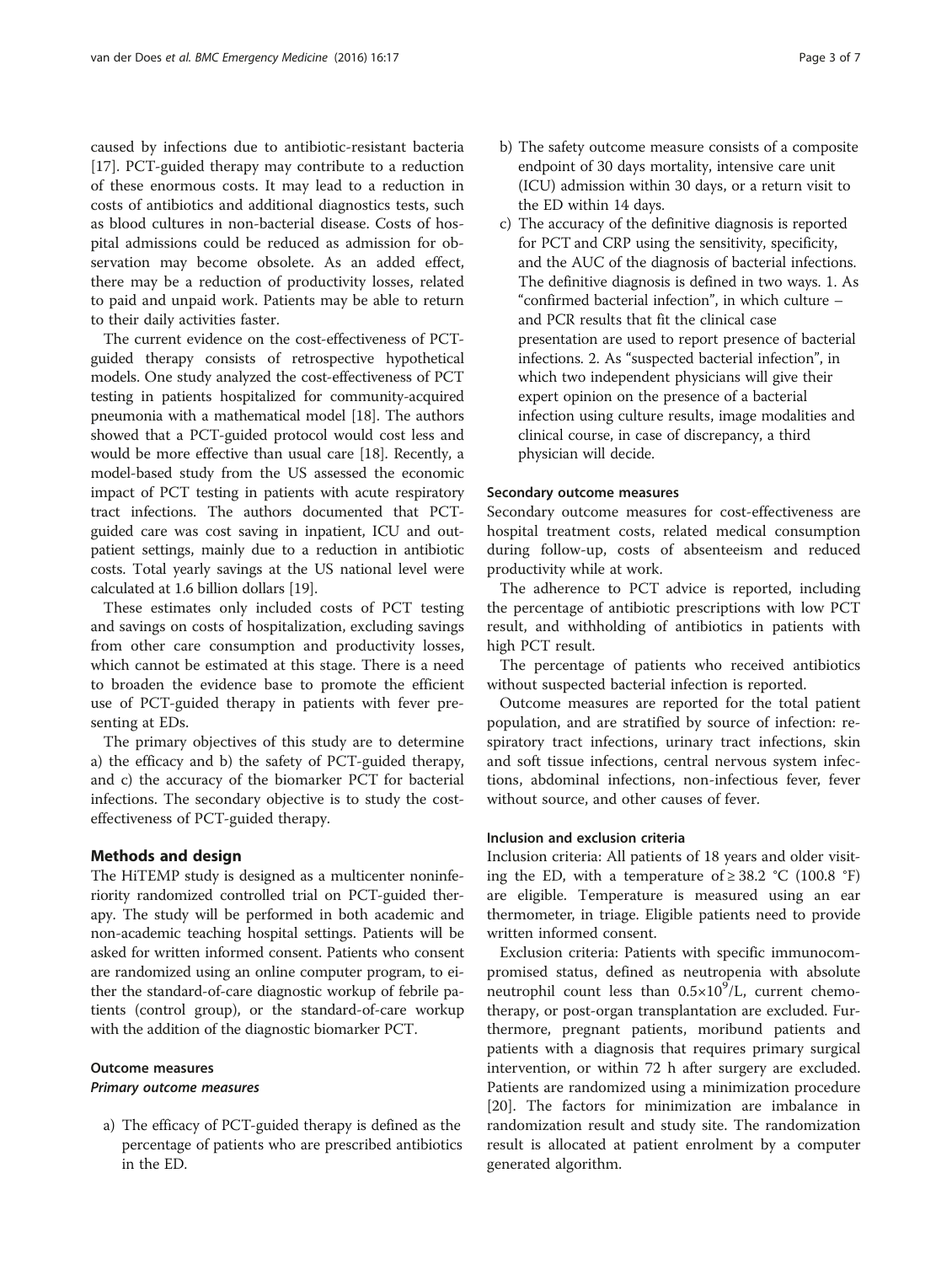#### Sample size calculation and statistical analyses

Sample size and power analysis: For the three primary objectives the following analyses are used: a) a superiority analysis for the reduction in the percentage of febrile patients receiving antibiotics. b) a noninferiority analysis for safety, and c) an analysis of the test characteristics (sensitivity and specificity) of the biomarker PCT and CRP. The total sample size calculation is based on a power analysis for each of these three primary outcome measures; the total sample size is the maximum of the required sample sizes for the different primary outcome measures.

- a) For the superiority analysis of the reduction in the prescription of antibiotics, we assumed that antibiotics are initially prescribed at the ED to 73 % of the patients in the control arm, and that the intervention will reduce this percentage to 53 %, based on a careful estimate using recent literature [\[14](#page-6-0)]. To obtain 80 % power to detect a significant difference between the two groups using a two-sided Fisher's exact test with a significance level of 5 %, the required sample size is 101 patients per group.
- b) The noninferiority analysis for the safety objective uses a composite endpoint consisting of ICU admittance, 30-days mortality or second ED visit within 14 days. For an accurate sample size calculation, we first analyzed ED data from the Erasmus MC from January 2011 until May 2012. In this data set, the prevalence of the composite safety endpoint was 12.7 % (102 cases out of 809 patients). We used this percentage as the expected rate in the control group. Using a noninferiority margin of 7.5 %, a noninferiority analysis comparing the rates in the control and the intervention groups requires 244 patients in each group to obtain 80 % power with a one-sided alpha of 5 %. To account for 10 % expected dropout, the total sample size must be 550 patients.
- c) The third sample size calculation is based on a comparison of sensitivity and specificity of PCT and CRP in patients with infection. We used data from a meta-analysis [\[21](#page-6-0), [22\]](#page-6-0) to estimate the accuracy of PCT and CRP for bacterial infection. We conservatively assumed zero correlation between the test results of PCT and CRP for the diagnosis of bacterial infection. For the prevalence of bacterial infections, we used data from our pilot study [[3\]](#page-6-0) to obtain a representative estimate of the prevalence of bacterial infections, which led to an estimated prevalence of 68 %. Based on the results of the meta-analysis, the sensitivity of PCT was 0.83 and for CRP 0.73; the specificity was 0.88 for PCT and 0.60 for CRP. Using McNemar's test, 340 patients with a bacterial

infection  $(340/0.68 = 500$  patients in total) are required to obtain 80 % power for detecting a difference in sensitivity between PCT and CRP. Forty-one patients without a bacterial infection  $(41/(1-0.68))$  = 129 patients in total) are required to obtain 80 % power for detecting a difference in specificity between PCT and CRP. To ensure sufficient power for all three primary outcome measures, we thus use a sample size of 275 patients per group (550 patients in total).

Statistical analyses for the primary study parameters:

- a) Antibiotics use. The percentage of patients that are prescribed antibiotics is compared between the PCT-guided group and control group using a Fisher's exact test. Demographic parameters (age, sex, mortality), medical parameters (medication use, comorbidity, temperature, CRP and PCT measurements), hospital admission related parameters (hospital admittance, hospital length of stay, ICU admittance, ICU length of stay) are compared between the PCT-guided group and control group using Fisher's exact tests for dichotomous variables, chi-square tests for categorical variables with more than two categories, t-tests for continuous variables that are normally distributed, and Kruskal-Wallis tests for continuous variables that are not normally distributed. A logistic regression analysis will be used to determine the influence of these parameters on the proportion of antibiotics prescriptions in the control group and the PCT-guided therapy group. To select the independent variables in this logistic regression model, we will use a stepwise backward approach in which only the independent variables are retained that have a significant effect using a significance level of 5 %; however, the variable group (PCTguided group versus control group) will be included in the model irrespective of the results. In the event of missing values in possible confounding data, like intoxications and prescription drugs use, we will use multiple imputation. Both an intention to treat analysis and a per protocol analysis will be performed. Physician adherence to the PCT guidance will be determined.
- b) Safety. Significant differences between the PCTguided group and control group in the composite safety endpoint are determined using a one-sided upper 95 % confidence limit for the difference in proportion between the PCT-guided group and the control group. This confidence interval will be calculated using the method of Agresti and Caffo [[23](#page-6-0)]. Noninferiority of the intervention will be established if the 95 % confidence interval excludes 7.5 %, i.e. if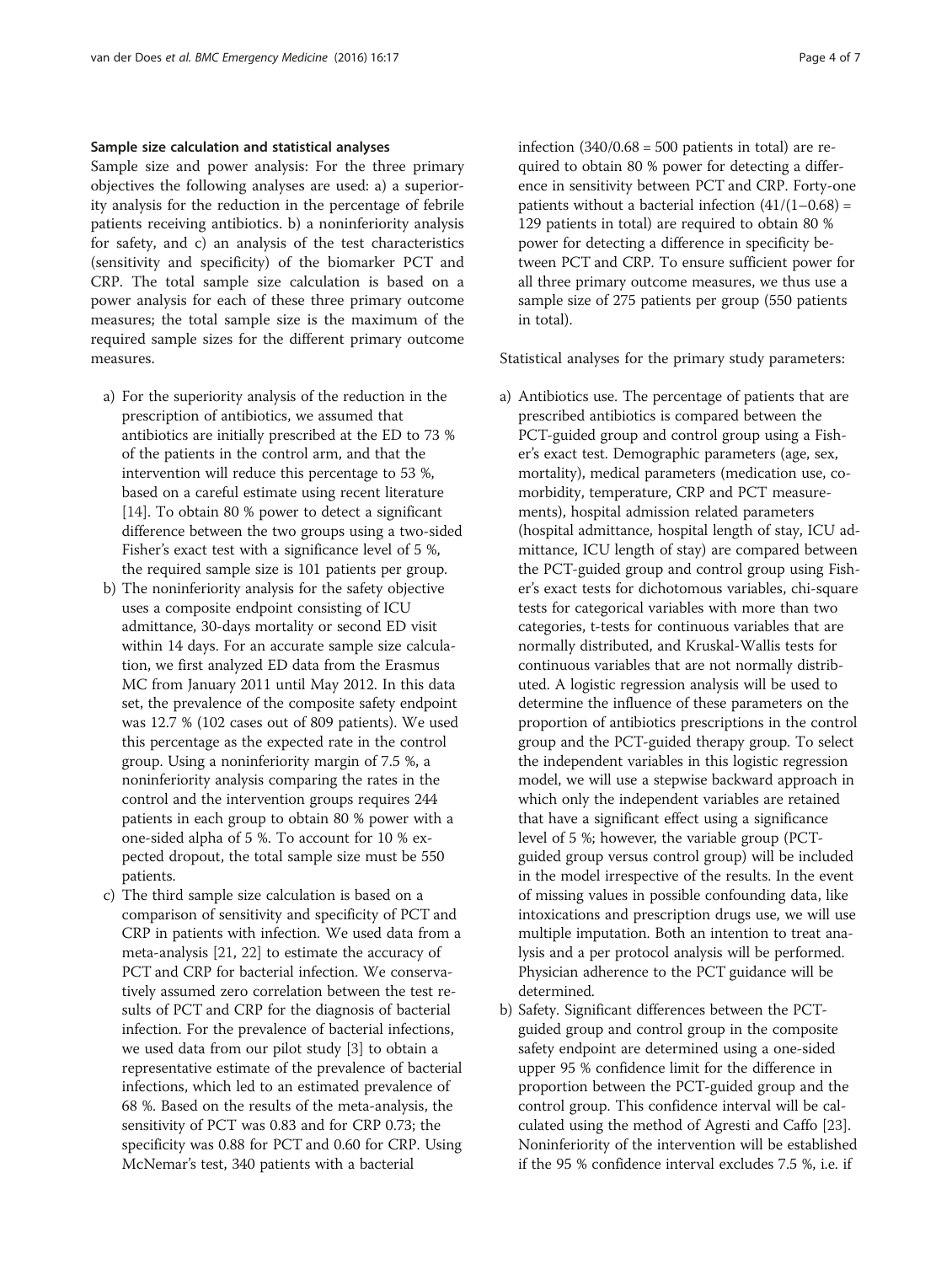PCT-guided prescription of antibiotics does not increase the rate of the composite endpoint by more than 7.5 percentage points. Differences in hospital length of stay will be assessed using the Kruskal-Wallis test.

c) Accuracy of PCT and CRP. In all patients, the final diagnosis of the etiology of fever will be determined. Also, it will be determined if there is a bacterial infection. The variables "confirmed bacterial infection" and "suspected bacterial infection" will serve as gold standards for the evaluation of the accuracy of the biomarkers CRP and PCT. These will be determined retrospectively, using culture results and all diagnostic tests available. In all patients, both PCT and CRP levels will be available for statistical analysis. The ability to predict bacterial infection of both PCT and CRP will be evaluated using receiver operating characteristic curves, and the area under the curve will be calculated. In addition, logistic regression will be performed to analyze the effects of PCT and CRP levels on the probability of a bacterial infection. The independent variables in this analysis are age, sex, PCT, CRP, temperature, comorbidity, and other variables that have a  $p < 0.1$  for the difference between groups. We will account for possible non-linear effects of age, PCT, CRP and temperature by using appropriate transformations of these variables.

# Statistical analyses for the secondary study parameters

The study will involve an economic evaluation from the societal perspective comparing PCT-guided therapy with usual care. The economic evaluation will use the technique of cost-minimization analysis, which compares two interventions of identical effectiveness to find out which is less costly. Total treatment costs will be compared between the PCT-guided therapy arm and the control arm, including costs for PCT testing (intervention group only), other diagnostic tests, ED visits, antibiotics and other medications, adverse effects of antibiotics, hospital admissions, return visits to the general practitioner (GP) and other related medical consumption. These costs will be taken into account during the one-month follow-up period. Unit prices will be calculated using real economic cost prices or using standard cost-prices for health economic evaluations [[24\]](#page-6-0).

Unit prices will be multiplied by the quantities for each resource used, and then summed over the separate types of resource to give a total cost per patient. In addition, differences in labor productivity losses will be evaluated by comparing costs of absence from work (absenteeism) and reduced productivity while at work

(presenteeism). Moreover, productivity losses related to unpaid work (e.g., household work, shopping, odd jobs, and voluntary work) will be included. Productivity losses will be evaluated using the Productivity Costs Questionnaire [\[25\]](#page-6-0). Mean total costs will be calculated for patients in each treatment group.

#### Laboratory examinations

Blood samples will be obtained at inclusion. Samples will be centrifuged (3000 N Relative centrifugal force (Rcf) at room temperature for 5 min). The serum will be measured on the routine analyzer of the clinical chemistry laboratory (Roche Cobas 8000 system, Roche Diagnostics Netherlands). PCT-measurements will be performed by using an electro-chemiluminiscent immunoassay (ECLIA) (Roche diagnostics, Brahms, Henningsdorf, Germany). All samples will be measured and reported without knowledge of the clinical status of the subjects.

# PCT-guided therapy

PCT-guided therapy is defined as the initiation of antibiotics, based on all available diagnostics with the addition of PCT-levels. The PCT results are appraised using a two-point scale, in which bacterial infections are respectively deemed unlikely ( $PCT < 0.5 \mu g/L$ ) and likely ( $PCT \ge$  $0.5 \mu$ g/L). These cut-off values are used in other trials [[26](#page-6-0)–[28](#page-6-0)].

#### Follow-up

One month after inclusion, patients will be contacted by telephone by one of the investigators. Course of the disease, including medicine use, related GP hospital visits (and diagnostics/prescriptions), and labor productivity losses, will be evaluated. Three months after inclusion, one of the investigators will contact patient's GP in order to evaluate the final outcome of the febrile episode. Patients are allowed to participate only once.

#### Adverse events

The composite safety endpoint is continually monitored during the trial. Also, adverse events, not in the composite safety endpoint - death after 30 days, life threatening events or any other important medical event that may jeopardize patients in any way - are monitored by the data safety monitoring board of the study.

#### Ethics approval and trial registration

The ethics committee of the Erasmus University Medical Center, in Rotterdam, the Netherlands, approved this trial. It is conducted according to the principles of the Declaration of Helsinki, version March 1, 2013 and in accordance with the Dutch Medical Research Involving Human Subjects Act (Wet Medisch wetenschappelijk Onderzoek met mensen, WMO). The CONSORT statements and its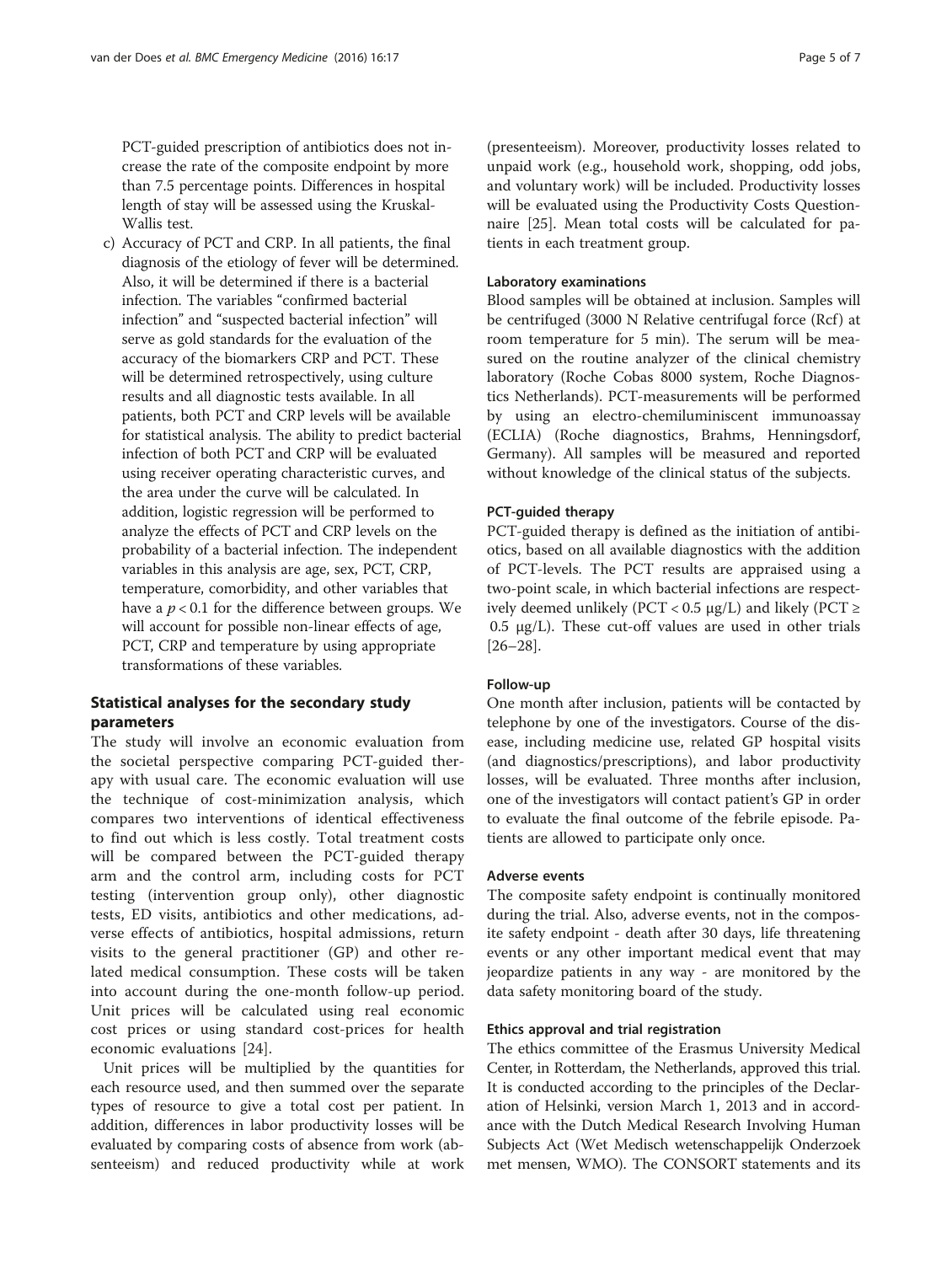revised extension for reporting noninferiority trials were consulted and taken into account when designing and writing this protocol [\[29](#page-6-0), [30](#page-6-0)]. The trial has been registered in the Dutch trial registry, NTR4949.

# **Discussion**

Although observational studies have shown that PCT is more sensitive and specific for bacterial infections in comparison to CRP [\[14, 31](#page-6-0)], and prospective trials have investigated the reduction of antibiotics in patients with respiratory complaints [\[32](#page-6-0), [33](#page-6-0)], the role of PCT in the ED remains unclear. This study is designed to answer the question whether PCT can aid in improving the accuracy of diagnosing bacterial infections in an ED setting. The real-life clinical ED setting differs from a research setting in which patients have very specific symptoms. Consequently, the value of PCT for ED patients without specific complaints has not been determined.

Because of this clinical problem, we used an objective measurement of temperature of 38.2 °C or higher as sole inclusion criterion. As a result, we have a more heterogeneous population compared to other trials [\[32](#page-6-0), [33](#page-6-0)], allowing us to extrapolate the results to the majority of the adult ED patient population. Furthermore, we will be able to identify cases where physicians disregard the PCT level, and investigate the causes. These are urgent questions in emergency medicine.

The costs of PCT-guided therapy may be of influence in implementation in clinical practice. In the Netherlands alone, 94.2 billion euros was spent on healthcare in 2013, and the costs are rising [[34\]](#page-6-0). Therefore, there is much interest in healthcare initiatives that benefit patients' health and are not associated with additional costs. Currently, there are no prospective cost-effectiveness studies on PCT-guided therapy. Two economic evaluation studies [\[18](#page-6-0), [19\]](#page-6-0) report that a PCTguided antibiotic algorithm may reduce costs. However, physician adherence to the PCT-guided therapy protocol could not be accurately estimated, and productivity losses are not analyzed. Therefore, these studies do not provide concrete evidence. In the HiTEMP study, costs are analyzed prospectively to provide a more accurate recommendation.

To reduce the risk of harming patients who receive PCT-guided therapy, we designed a noninferiority study protocol for the primary safety objective. Our study is in its design largely similar to the ProHOSP trial [[33\]](#page-6-0). This ED based noninferiority trial, which investigates the start of antibiotic therapy using PCT in patients with suspected respiratory tract infections, uses a composite endpoint with a noninferiority margin of 7.5 %. Moreover, in the Cochrane review on PCT-guided therapy, no differences in mortality or treatment failure were found

[[35\]](#page-6-0). We therefore consider the noninferiority margin of 7.5 % of the composite endpoint ethically acceptable. We use a composite endpoint, consisting of patient centered outcomes. These outcomes, i.e. mortality, ICU admittance <30 days or return to ED within two weeks, are a potential sign of treatment failure.

There are logistical issues that may arise during the course of the study. One of the most important issues may be physician protocol adherence. Physicians need to learn how they should interpret the value of the PCT level, and develop a certain clinical'feel' towards it. The investigators will facilitate adoption of PCT, by informing every physician prior and during the study. Possibly, a 'learning curve' can be seen in the treatment according to PCT guidance. However, the physician motivates every choice of treatment that is not in accordance with the treatment advice based on the PCT result. Moreover, the accuracy of PCT will be calculated using the definitive diagnosis. Physician adherence to PCT guidance will also be investigated.

## **Conclusions**

The HiTEMP trial addresses critical clinical questions in emergency medicine. PCT may offer a more tailor-made treatment to the individual ED patient with fever. The study will also shed light on the cost consequences of implementing PCT-guided therapy in the ED.

#### Prospective

The HiTEMP study is open for inclusion. Results are expected at the end of 2016.

#### Ethics approval and consent to participate

This study protocol is approved by the medical ethics committee (Medisch ethische toetsingscommissie, METC) of the Erasmus University Medical Center, in Rotterdam, the Netherlands. Reference number MEC 2013–149.

This protocol does not include patient data, therefore informed consent is not applicable.

#### Abbreviations

CRP: C-reactive protein; ECLIA: electro-chemiluminiscent immunoassay; ED: emergency department; GP: general practitioner; ICU: intensive care unit; IL: interleukin; PCT: procalcitonin; Rcf: relative centrifugal force.

#### Competing interests

The authors declare that they have no competing interests.

#### Authors' contributions

YD ML, SS, CR, EG, PP and PR conceptualized and designed the study. JR calculated the sample size and is responsible for data-analysis. MP and YD devised the cost-efficiency analysis. YD coordinates the study and is responsible for recruitment and follow-up. ML and PR help coordinating the study. CR is coordinating testing and storage of study material in the laboratory. YD wrote the research grant application, all authors reviewed and approved the application. YD drafted the manuscript and all authors gave feedback after extensive review. All authors read and approved the final manuscript.